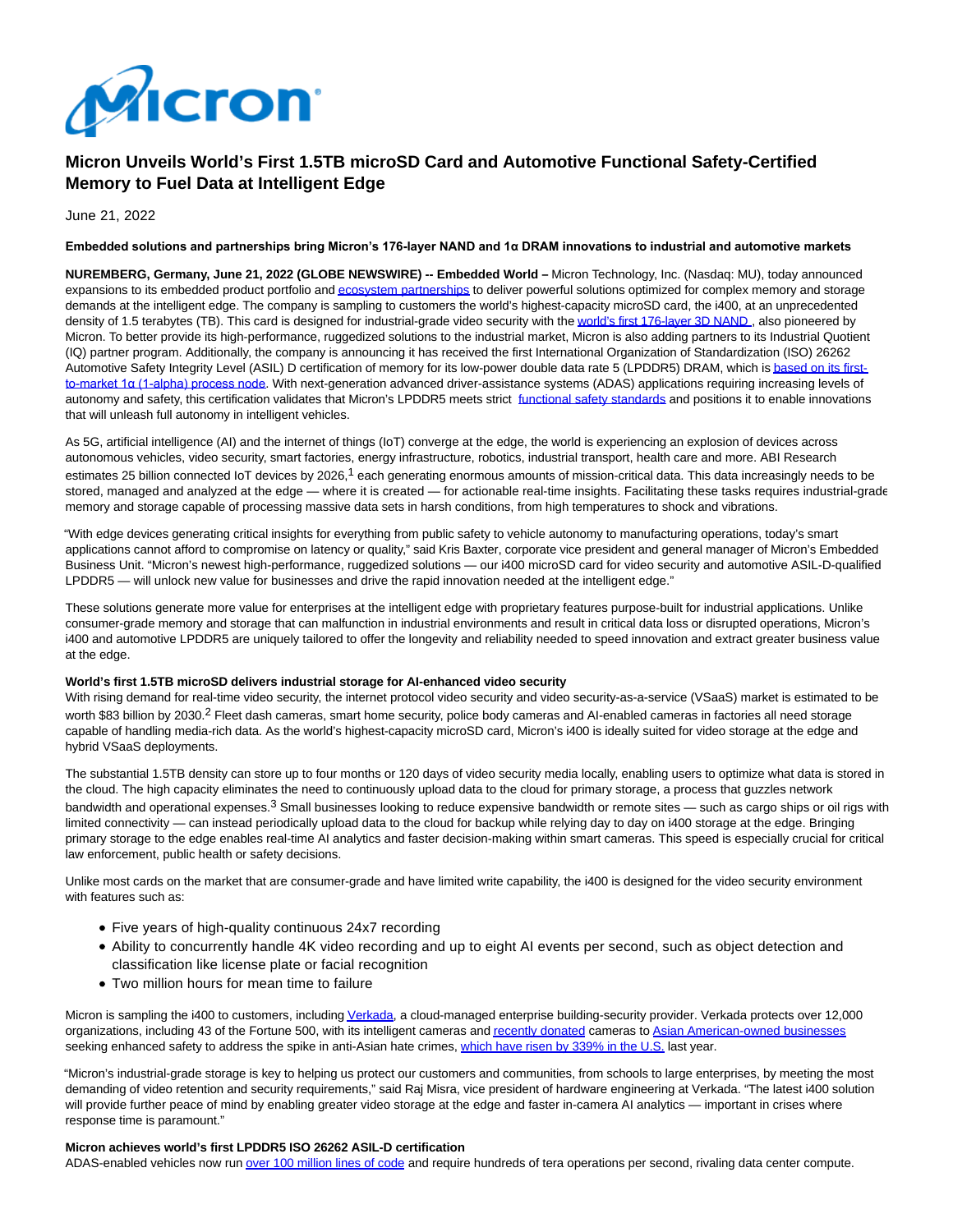Gartner® projects the worldwide factory-fitted automotive memory market will grow to nearly \$15 billion in 2026, quadrupling from \$3.3 billion last year.<sup>4</sup> At the same time, automakers must comply with strict functional safety standards for electronic systems. Trusted, high-performance memory is imperative for reliably powering safety-critical applications such as adaptive cruise control, lane departure warning and blind-spot detection. It is also key to unlocking ADAS technologies such as autonomous valet parking and ridesharing, 4D digital imaging radar, and hands-free experiences that will pave the way for full **Level 5** autonomy.

Filling these needs, Micron's automotive LPDDR5 memory is now [certified b](https://www.globenewswire.com/Tracker?data=Vem26ch_O5dCP2wkH4sJo0J8Ubtbxs76uKPQyLWuaUwzTAKQrt_j6c-wr8uH2KGg5yRRWW11y93Ek7K8q9ftxrnvpTNL0PGSlFiv-_odJNXXuqiVf_WdO-XNyRovn_KFrM7jPQDNxqn-TvSnkVp_eSIBbRyeGoOl_yBSjwUjUYg=)y [exida,](https://www.globenewswire.com/Tracker?data=KvvHah65Aw9UXrHuD5h5o_LlYVhwBdRado4UhQYNGHRqUBcykGXL8ioaVrgLbB5aZ2Cex7jafImbuSLmKHxYVQ==) a renowned expert in automotive safety, for the most stringent safety integrity level, ASIL D, under ISO 26262. LPDDR5's high performance, power efficiency and low latency also provide the headroom to keep pace with rising bandwidth requirements of next-generation automotive systems. Now in mass production in 48- and 96-gigabit densities, Micron's LPDDR5 offers:

- **Proprietary on-chip safety features**, including capabilities to detect and alert the system of systematic and random hardware faults so the vehicle can intelligently react and respond
- **Up to 50% increase in data access speeds**, enabling near-instantaneous decision-making from intelligent vehicles' multiple sensors and inputs, such as radar, lidar, hi-resolution imaging, 5G networking and optical image recognition<sup>5</sup>
- **Over 30% improvement in power efficiency**, minimizing power consumption for electric and conventional vehicles and resulting in greener, longer-range transportation with lower emissions<sup>6</sup>

While the ISO 26262 standard does not explicitly require memory to be ASIL-compliant today, Micron has gone the extra mile to achieve this industry-first certification and architect its proprietary on-chip safety features, recognizing how critical memory is to safety applications. These one-ofa-kind capabilities significantly reduce the burden for automakers by minimizing their need to build in additional mechanisms to mitigate risk, thereby simplifying system design and accelerating time to market. Beyond the product certification of LPDDR5 for ASIL D, exida has als[o certified Micron's](https://www.globenewswire.com/Tracker?data=Vem26ch_O5dCP2wkH4sJo5yRFBsS6J-Wh_NRkBi3clpJ4595mbJpgoVhgw8NI4V4Woolmey1ARYX43x8AJAtp4uvz98Euzq_WVzS0lX9733eQE-rc7CCrvPOAc0qBhUEO86P90XSXIfbjKSOOjOL-O7z2zlOrQGVgMoWh58wV_7XJc-Zu7AAY1y--ViuVC0719dlqRQ-1DutsQ6_kosxGh1noF6CALf1R3WrNE5MI9k=) process capability to develop any synchronous DRAM product according to ISO 26262 requirements. This capability equips the company to release additional solutions in it[s portfolio of automotive solutions based on ISO 26262 s](https://www.globenewswire.com/Tracker?data=szJS7UHePVJyIO31brB_RuRAjx1qFDtltCKp2LiapP9536oN9cTInJ_cHZWB3jCqP1L16DVVir-wSvSh82_IafJYacCHN091l38i7ZdSj8gxvzyvf8C9ri-4h9uPWNkjokoksEPbQBKLPXNb3v87E0nhTtWLRb7G5OnyaCsuE0ZfkCXE6Frz6rjxivyci9NqasahMzjbyy2tBQnD9Lp7Og==)oon.

These certifications follo[w Micron's 2021 milestone o](https://www.globenewswire.com/Tracker?data=7g825SeZtJwRvmMfUVQPx9zdBsUJjcuauwmkm1p7csyK7XHKUahX47UqZxCdxa9Lk8Hxd3zEWRVrCVxGFxVrRvP54IlajyGkmUdt6TcQUVnlXw6DL4fpaYYoGvn--NUmNGPbotSpeD2ElJlJIbOM8mTZatmuVOGpy5K7NdKQjoZGDFiufprSMqL5Y6Y9OAqvJcCvQkbWP-XSVr3hSoKGS_IJltgPWpqicY3xMu_ptoU=)f sampling the industry's first LPDDR5 hardware-evaluated to meet ASIL-D suitability requirements and of establishing an office of functional safety. The office is dedicated to collaborating with customers on the memory requirements of designing safe automotive systems through Micron labs in Munich, Detroit, Shanghai, Tokyo and beyond.

### **Micron's Industrial Quotient partner program gains traction with new additions**

Complementing these developments, Micron is adding embedded and edge computing module provider[s congatec a](https://www.globenewswire.com/Tracker?data=LG624zSHxsVzsYishYWJyHXYe4WUhGLWXOi9dcXlcCTlyUh3X0Q4cj156fisY8-JuA6FiVDKp9luwegyE6R4b5jz7gss9guMd1eTsu0x0TWf5dsha7yawj-dCOpbGLQK)n[d PHYTEC t](https://www.globenewswire.com/Tracker?data=7gul0pjRW5AgKDWWMsGe_Gw02_0IgFexmfAcbElTTXYF7PKYDy_7Yk3eNwFy8HuTW4tXoEhQ8J2qWvxcNSqNuXGXyDO-IqAw6eXxQsaXgRg=)o it[s IQ partner](https://www.globenewswire.com/Tracker?data=qAR020WppjBR6RihmwwOUOwDRwZ7iWlSSw8qGo-1ShYB1JYQ8rF9Ukr6hSTLpvea4-SF70pLrfJe5yDhRAXSw5-qeYDs2hcH3drVsmL5OIK1qQ9ntgJi3s2sleQXVEflxKs7oVeb3vpMK3wGWSi9CNDDxw2tSo8_9v0QuKYC7e0=) program. The IQ program fosters close collaboration with ecosystem partners to produce solutions that are tightly aligned to the industrial market's demanding requirements for quality, longevity, ruggedization and reliability. These characteristics are vital for industrial implementations, such as factories, that need equipment to run smoothly for decades.

Congatec and PHYTEC design and manufactur[e computer-on-modules a](https://www.globenewswire.com/Tracker?data=ltNPCPqMTP-_NQJMRlXhmTibwxufNyaihFfJY52cJRXb-sUnfnBvZJi-_V9CbeVCffUA2mDSD9Qgo0jh74oSceQE1kvE--1i8yo_fNBNeBQ=)nd [system-on-modules,](https://www.globenewswire.com/Tracker?data=OdbvIvjrnct1FnehyqiorYgPgSElz06MoucxoHd9z_p1OsHqcDjkS79UydFKVcbki6DTd1LKjEXKeIDf90a_KA==) respectively, used in medical technology, industrial automation, renewable energy, aerospace, transportation and other industries. The addition of these two companies, both based in Germany, make Micron's trusted memory and storage solutions more broadly accessible to the industrial market and better serve the burgeoning European Industry 4.0 market.

These product portfolio and partner updates strengthen Micron's leadership in intelligent edge markets, with the company uniquely positioned in both the automotive<sup>7</sup> and industrial<sup>8</sup> segments as the memory market share leader.

#### **Resources**

- Solutions overview: [Micron Industrial microSD Cards: The Card That Never Sleeps](https://media-www.micron.com/-/media/client/global/documents/products/product-flyer/micro_sd_card_flyer.pdf)
- Blog: [Micron Delivers ASIL-D ISO 26262-Certified LPDDR5 for Safety Requirements](https://www.micron.com/about/blog/2022/june/micron-delivers-asil-d-iso26262-certified-lpddr5-for-safety-requirements)
- Product page: [Functional Safety for Automotive](https://www.micron.com/solutions/automotive/functional-safety-for-automotive)
- Podcast: [Chips Out Loud: Industry-First ASIL-D ISO 26262-Certified LPDDR5 to Address Advanced Automotive](https://directory.libsyn.com/shows/view/id/chipsoutloud) Applications With Strict Safety Requirements
- Blog: [Why Building Solutions With Industrial-Grade Products Really Matters](https://www.micron.com/about/blog/2022/june/why-building-solutions-with-industrial-grade-products-really-matters)
- Program page: [Industrial Quotient Partners](https://www.micron.com/solutions/micron-ecosystem-partner-programs/iq-partners)
- Video: [Micron's Industrial Quotient](https://www.youtube.com/watch?v=H14c4e9Vhfc)

GARTNER is a registered trademark and service mark of Gartner, Inc. and/or its affiliates in the U.S. and internationally and is used herein with permission. All rights reserved. Gartner does not endorse any vendor, product or service depicted in its research publications and does not advise technology users to select only those vendors with the highest ratings or other designation. Gartner research publications consist of the opinions of Gartner's research organization and should not be construed as statements of fact. Gartner disclaims all warranties, expressed or implied, with respect to this research, including any warranties of merchantability or fitness for a particular purpose.

## **About Micron Technology, Inc.**

We are an industry leader in innovative memory and storage solutions transforming how the world uses information to enrich life for all. With a relentless focus on our customers, technology leadership, and manufacturing and operational excellence, Micron delivers a rich portfolio of high-performance DRAM, NAND and NOR memory and storage products through our Micron® and Crucial® brands. Every day, the innovations that our people create fuel the data economy, enabling advances in artificial intelligence and 5G applications that unleash opportunities — from the data center to the intelligent edge and across the client and mobile user experience. To learn more about Micron Technology, Inc. (Nasdaq: MU), visit [micron.com.](https://www.globenewswire.com/Tracker?data=YYJyDUhJX9nr9rZmvvH-3DvQJ6NiQTY0aDFT_9wJYsr7fh5y7M1E3aopx27sJ7LHEUx6EkKMCFf1L235vtMJEQ==)

© 2022 Micron Technology, Inc. All rights reserved. Information, products, and/or specifications are subject to change without notice. Micron, the Micron logo, and all other Micron trademarks are the property of Micron Technology, Inc. All other trademarks are the property of their respective